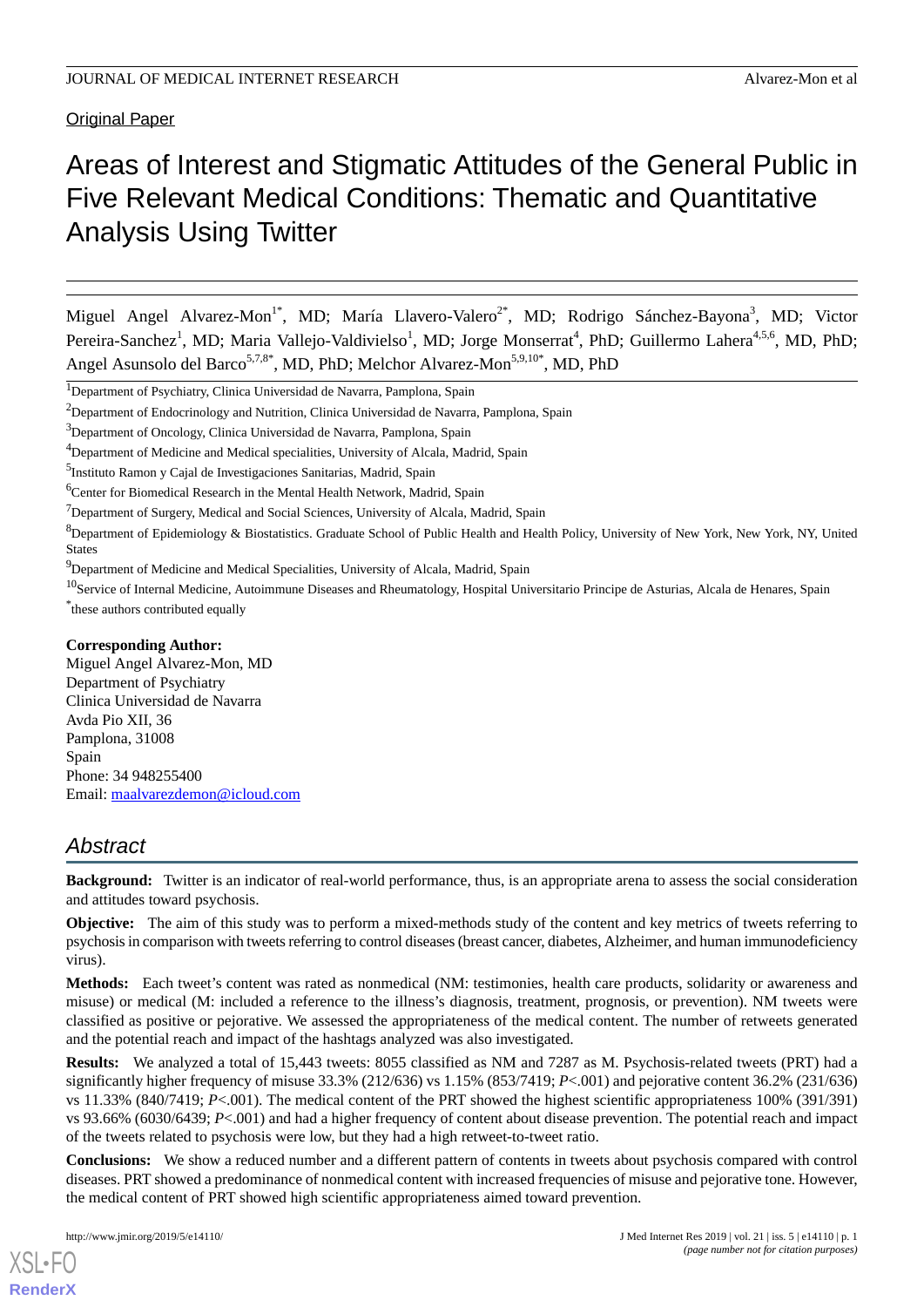(*J Med Internet Res 2019;21(5):e14110*) doi: **[10.2196/14110](http://dx.doi.org/10.2196/14110)** 

# **KEYWORDS**

social stigma; social media; psychosis; breast cancer; HIV; dementia; public opinion; diabetes

#### *Introduction*

Psychotic disorders are among the world's leading causes of disability [\[1](#page-7-0),[2\]](#page-7-1). The estimated lifetime rate of suffering any psychotic disorder is 2 to 3% [[3\]](#page-7-2). The societal and economic burden of schizophrenia is very high [[4](#page-7-3)]. Schizophrenia is associated with at least 10 to 15 years of potential life lost, with no indication of a decline in this trend [\[5](#page-7-4)].

Despite many decades of research, the treatment of psychotic disorders remains only partially effective, and their etiology is not fully understood [\[6](#page-7-5),[7\]](#page-7-6). Currently, patients are encouraged to take an active role in the development of an active and meaningful life while growing beyond the misfortune of mental illness [[8](#page-7-7)[,9](#page-7-8)]. The traditional clinical and societal view of schizophrenia is of a debilitating and deteriorating disorder, with a poor outcome [[10](#page-7-9)]. There is evidence of persisting stigma about mental illness that leads to negative stereotyping and to discriminatory behavior toward people with schizophrenia [[11\]](#page-7-10). Stigma may cause affected patients to experience rejection and to feel shame about their condition, reducing their self-esteem and limiting their opportunities [\[12](#page-8-0)[-14](#page-8-1)].

#### **Background**

In recent years, the internet and social media have become pivotal instruments for sharing knowledge [[15\]](#page-8-2). Accordingly, the internet has radically modified how most people communicate, share, and seek out information regarding health and medical conditions [\[16](#page-8-3)[,17](#page-8-4)]. Twitter, one of the most popular and widely used platforms of social media, is currently considered an effective channel of communication [[18\]](#page-8-5). Different players in health and medicine have realized Twitter's potential for acquiring and distributing medical information [[19\]](#page-8-6). Furthermore, American mainstream media outlets and the general public demonstrate a preferential interest for psychiatric disorders on Twitter [\[20](#page-8-7)]. A third of patients with schizophrenia use social networking sites, including Twitter, at least daily [[21\]](#page-8-8). The analysis of distributed tweets is increasingly appreciated in health research [\[22](#page-8-9)]. The utilization of Twitter data has enabled researchers to study health-related attitudes toward behaviors and diseases, predict the incidence of both communicable and noncommunicable diseases, or have an insight of patients' medical experience [[23-](#page-8-10)[25](#page-8-11)]. The utilization of online data for health care purposes has led to the development of an emerging field defined as infodemiology [[26\]](#page-8-12).

Moreover, the analysis of tweets about psychiatric disorders is a recent relevant area of study for understanding the sentiments of society, patients, and health players [[27-](#page-8-13)[33\]](#page-9-0). Concerning results have been reported about the trivialization, stigmatization, and mockery of schizophrenia and other psychiatric disorders by Twitter users [[34](#page-9-1)[-39](#page-9-2)]. The areas of medical and nonmedical interest of Twitter users about psychosis spectrum disorders have not been established. The

reach and impact of psychosis-related tweets (PRT) remain unknown.

#### **Objectives**

The aims of this multidisciplinary study were to investigate the medical knowledge and social consideration of Twitter users toward psychosis in comparison with 2 prevalent causes of death worldwide (breast cancer and diabetes mellitus), a relevant cause of severe neurocognitive impairment (Alzheimer disease) and a socially relevant disease (human immunodeficiency virus, HIV infection), as well as their areas of medical and nonmedical interest. In addition, we investigated the potential impact and reach derived from tweets and retweets of each condition.

# *Methods*

#### **Research Strategy**

In this observational quantitative and qualitative study, we focused on searching for tweets that referred to psychosis over a period of 8 consecutive days in 2018. As controls, we studied in parallel the tweets related to breast cancer, diabetes mellitus, Alzheimer disease, and HIV infection. In this study, we focused on tweets with the following hashtags: #psychosis, #psychotic, #schizophrenic, #schizophrenia, #diabetes, #diabetic, #breastcancer, #hiv, and #alzheimer [\[40](#page-9-3)]. Content was limited to English-language tweets. Data collection spanned from Monday, February 26 to Monday, March 5, 2018. This period of time has at least 2 months of separation from any major international awareness month for any of the diseases we studied and was selected to avoid potential bias in the type of disease-related tweets.

#### **Search Tool and Data Collection**

In this study, we used the Twitter Firehose data stream, which is managed by Gnip and allows access to 100% of all public tweets that match a set of "search" criteria (query) [\[41](#page-9-4)]. In our study, the search criteria were the previously mentioned hashtags. Tweet Binder, the search engine we employed, uses automatic machine-learning text analysis algorithms, as well as node.js and the PHP language, which enables an analysis of tweets in the json format (used by Gnip).

#### **Content Analysis Process**

All of the collected tweets were classified using qualitative content analysis methods as a systematic method for making inferences from the text to summarize the content of communication [\[42](#page-9-5)]. In this study, we used a codebook specifically created by the members of the research team. All of the team's members who qualitatively analyzed the content were medical doctors specialized in psychiatry, medical oncology, internal medicine, immunology, or endocrinology, with clinical practice in university hospitals. The analysis strategy included a series of steps. First, to achieve reliability, raters reviewed an initial subset of 100 tweets to apply initial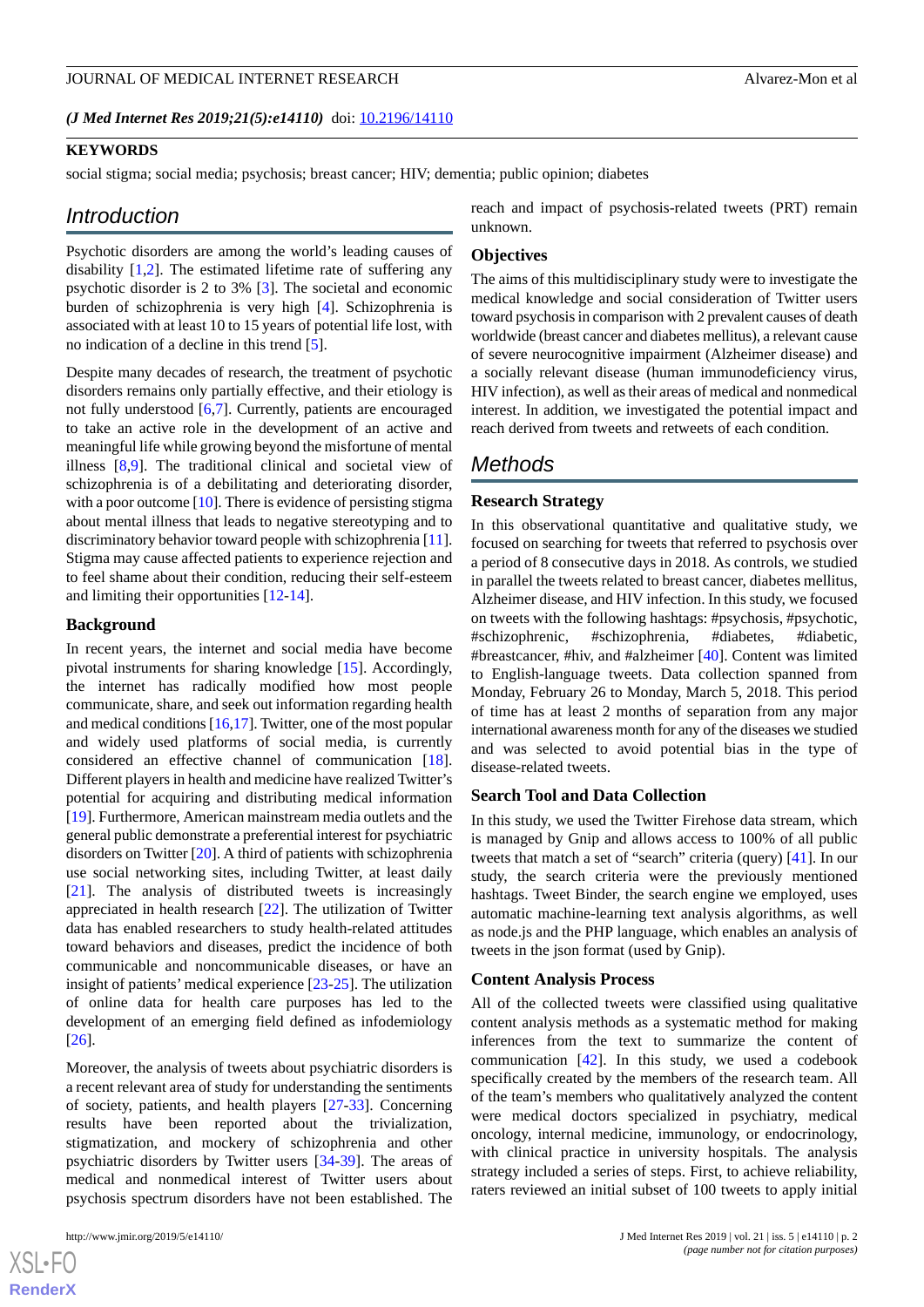classifications of each category. Differences in categorization and other discrepancies between the evaluators were discussed until a consensus was reached, and classification criteria were adapted to reflect the initial rating experience. Second, researchers grouped by pairs, independent and blinded, rated a second training set of 300 tweets using the improved codebook. The obtained reliability was higher than 90% for tweet content analysis, and a final version of the codebook was established. Third, all tweets were analyzed separately by 2 blinded researchers. If discrepancies in the classification of a tweet occurred between both raters (less than 10% of the cases), the whole group of researchers analyzed the tweet's content and reached a final decision by a consensus of at least two-thirds of the research team. Tweets that included unclassifiable content were excluded.

Each tweet, depending on the content, was rated as medical or nonmedical. Medical tweets included a reference to the illness and its diagnosis, treatment, prognosis, or prevention. We also assessed if the content was medically appropriate or inappropriate according to the current medical knowledge. Nonmedical tweets were classified into 4 categories: (1) patient, family, or caregiver testimony; (2) information about medical health providers and scientific meetings; (3) solidarity, support campaigns, and advocacy; and (4) misuse. Nonmedical tweets were also classified as positive or pejorative, depending on the tone of the tweet. Classification criteria and examples of tweets by category are shown in [Multimedia Appendix 1](#page-7-11).

# **Measuring Influence on Twitter: Retweets and Hashtags' Reach and Impact**

We analyzed the number of retweets generated by each tweet as an indicator of the user interest in a given topic [[43](#page-9-6)[-45](#page-9-7)]. We also measured the potential reach and impact of the hashtags analyzed. Impact is a numerical value representing the potential views a tweet may receive. To calculate impact, we multiplied, for each user who contributed to the hashtag, the number of followers by the number of tweets posted, and finally, we added this number for all such users. Reach is a numerical value measuring the potential audience of the hashtag (how many people could have seen it). To calculate reach, we measured the number of followers of each user who contributed to the hashtags and added them all together. We collected the 10 hashtags most frequently associated with the hashtags we studied.

# **Ethical Considerations**

This study received the approval of the University of Navarra Research Ethics Committee and was compliant with the research ethics principles of the Declaration of Helsinki (7th revision, 2013). However, this study did not directly involve human subjects nor include any intervention but instead used publicly available tweets. Nevertheless, we have taken care to not reveal any username and to avoid citing the tweets that could reveal it.

# **Statistical Analysis**

A descriptive study of the sample was performed, describing the variables by their absolute and relative frequencies. The percentages found were compared using the chi-square test. The mean numbers of retweets per original tweet about the different diseases were compared by analysis of variance. The Tamhane test was performed for a posteriori comparison between diseases.

# *Results*

# **Increased Pejorative Sentiment and Misuse Content in Psychosis-Related Tweets**

The number of tweets generated about Alzheimer disease and psychosis were lower than that of diabetes, HIV infection, or breast cancer ([Table 1\)](#page-3-0). Of the total of 15,443 tweets analyzed, 101 were excluded according to the criteria of the study. Thus, 15,342 tweets were classified into 2 categories according to their medical or nonmedical content, and the frequencies of both categories between the different diseases were significantly different (*P<.*001; [Table 1\)](#page-3-0). The percentage of PRT with nonmedical content was higher than those in the groups related to diabetes, HIV infection, or Alzheimer disease and lower than that in the breast cancer group. The percentage of tweets with medical content was higher among those related to HIV infection and diabetes than those related to the other diseases analyzed.

Interestingly, different patterns of distribution of the nonmedical tweets among the 4 categorizes of contents were found between the diseases (*P*<.001; [Figure 1\)](#page-3-1). Remarkably, in PRT, the category with highest frequency of tweets was misuse, which was significantly higher than that found in the control diseases 33.3% (212/636) vs 1.15% (853/7419); (*P*<.001). In contrast, misuse was absent or minimal in breast cancer, diabetes, and HIV infection. The frequency of PRT with misuse content was 12 times higher than in those related to HIV infection. The frequency of tweets with solidarity and advocacy content related to HIV infection was the highest. The frequency of tweets with content about medical health providers and scientific meetings was lower in those related to psychosis, breast cancer, and HIV infection compared with Alzheimer disease and diabetes.

We analyzed the tone of the 8055 nonmedical tweets ([Table 2\)](#page-4-0). The frequencies of positive and nonpositive tweet contents were significantly different between the different diseases (*P*<.001). The frequency of PRT with positive content was significantly lower than what was found in the control diseases 63.7% (405/636) vs 88.67% (6522/7354; *P*<.001). The percentage of pejorative tweets related to psychosis 36.3% (231/636) doubled that of breast cancer 15.0% (365/2424) and diabetes 12.75% (677/3115) and was 5 times higher than that of Alzheimer 7.6% (38/506) and HIV 2.72% (37/1364). In psychosis and in the control diseases, the frequency of tweets with positive content was significantly lower in the misuse category than those found in the other 3 categories (*P*<.001).

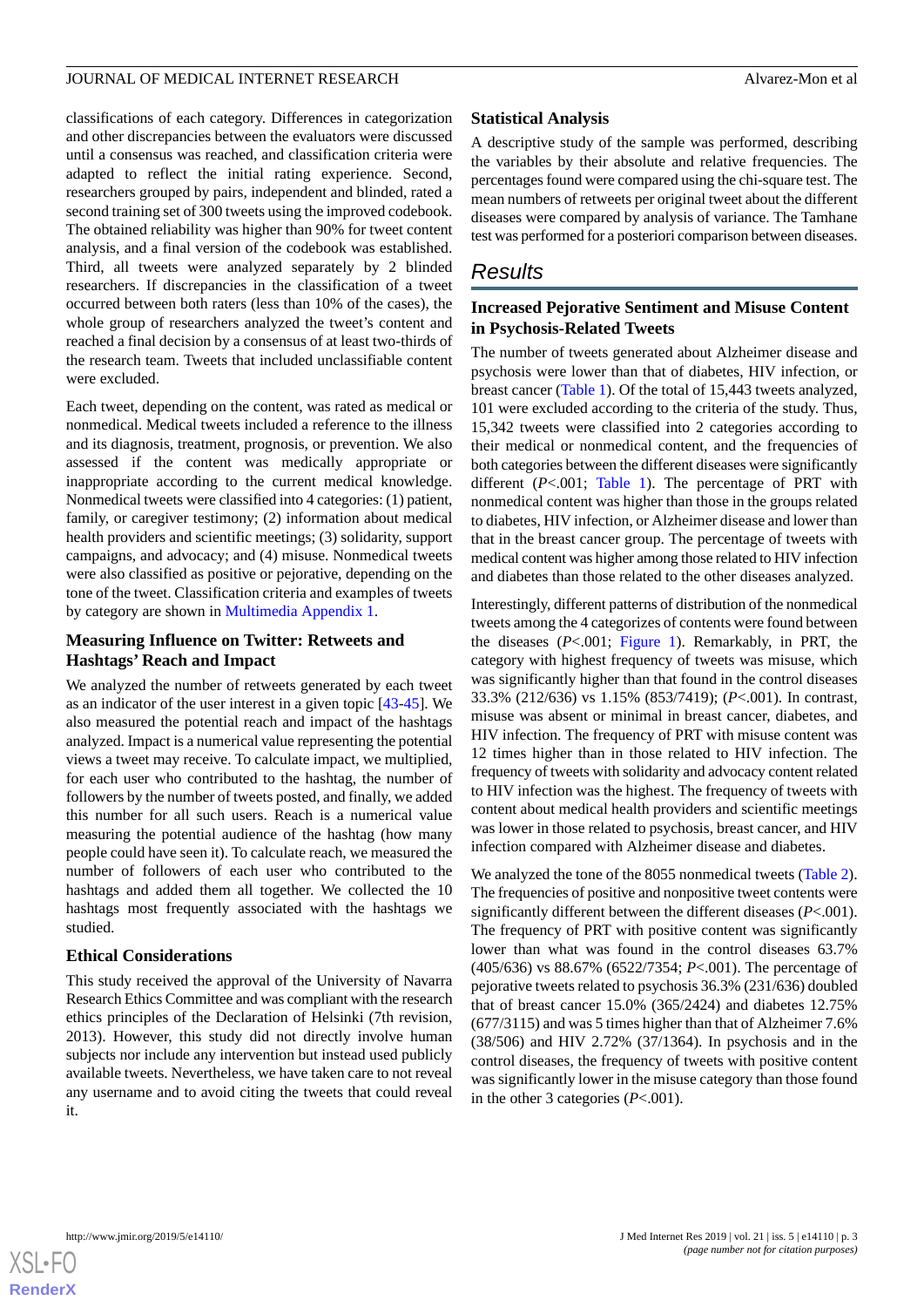# JOURNAL OF MEDICAL INTERNET RESEARCH Alvarez-Mon et al

<span id="page-3-0"></span>**Table 1.** Number and content of tweets about psychosis and control diseases. Percentages (%) were calculated with respect to the total number of tweets generated about the 5 diseases. Number of tweets with nonmedical and medical contents generated about the diseases. Percentages (%) were calculated with respect to the total number of tweets generated about each disease.

| Medical condition    | Tweets generated, $n$ $(\%)$ | Content <sup>a</sup> |                     |  |
|----------------------|------------------------------|----------------------|---------------------|--|
|                      |                              | Nonmedical, n (%)    | Medical, $n$ $(\%)$ |  |
| Psychosis            | 1029(6.66)                   | 636 (61.81)          | 393 (38.19)         |  |
| <b>Breast cancer</b> | 3703 (23.98)                 | 2434 (65.98)         | 1255 (34.02)        |  |
| Diabetes             | 6467 (41.88)                 | 3115 (48.65)         | 3288 (51.35)        |  |
| Alzheimer            | 930 (6.02)                   | 506 (54.64)          | 420 (45.36)         |  |
| <b>HIV</b>           | 3314 (21.46)                 | 1364 (41.40)         | 1931 (58.60)        |  |
| Total                | 15,443 (100)                 | 8055 (52.50)         | 7287 (47.50)        |  |

<span id="page-3-1"></span><sup>a</sup>Test chi-square; *P*<.001. 101 tweets nonclassifiable (99.35% analyzed).

Figure 1. Different percentages (%) of tweets with nonmedical and medical content generated about psychosis and control diseases. Percentages (%) were calculated with respect to the total number of tweets generated about each disease.



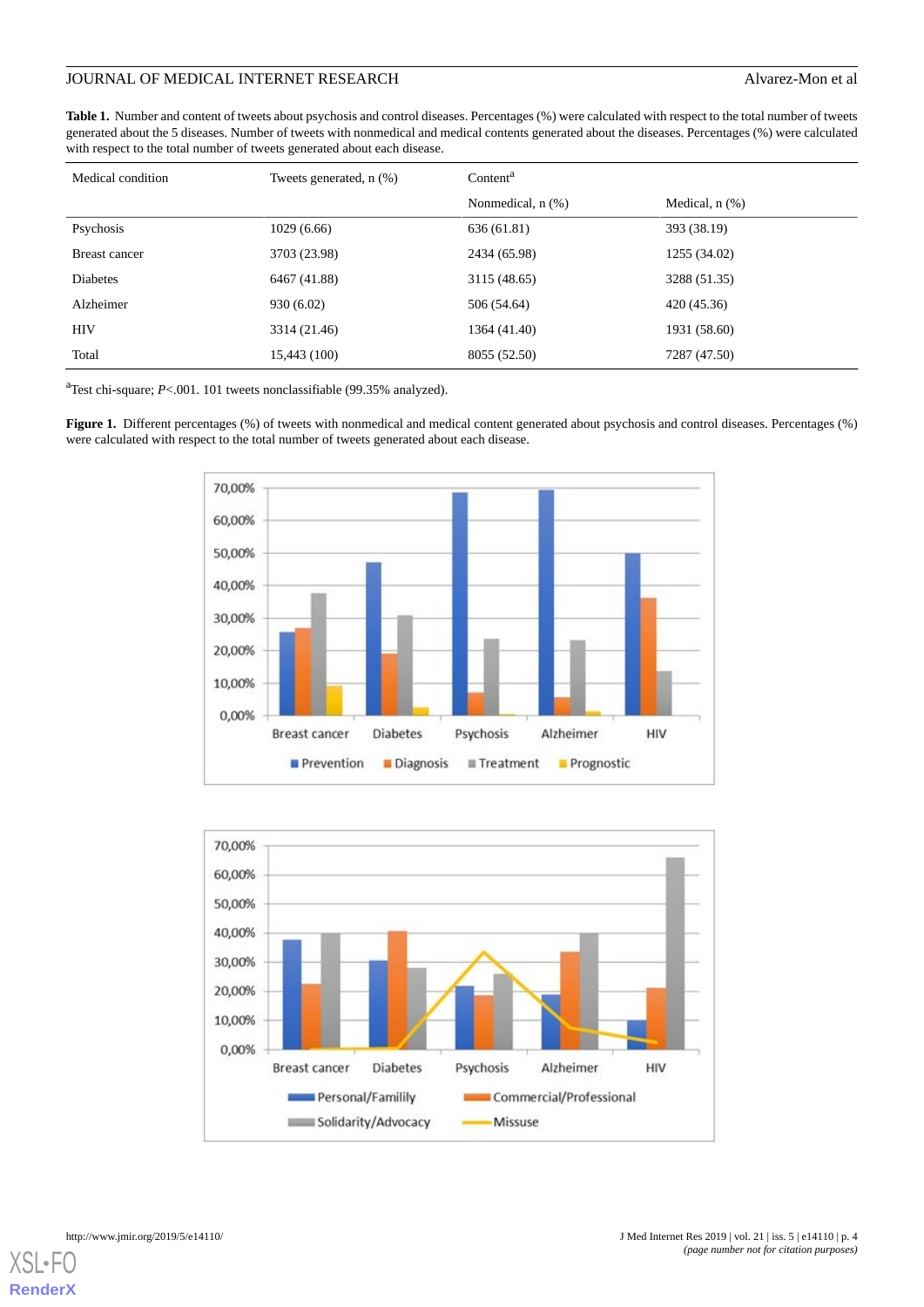<span id="page-4-0"></span>**Table 2.** Number of tweets with nonmedical, positive-tone content about psychosis and control diseases. Percentages (%) were calculated with respect to the total number of nonmedical contents tweets generated about each disease. Number of tweets with nonmedical, positive-tone content in the testimonies, medical health providers, solidarity/advocacy, or misuse categories generated about the diseases. Percentages (%) were calculated with respect to the total number of tweets generated about each category and disease.

| Medical condition    | Nonmedical content<br>positive <sup>a</sup> , $n$ (%) | Positive sentiment <sup>b</sup> |                                     |                                 |                     |           |  |
|----------------------|-------------------------------------------------------|---------------------------------|-------------------------------------|---------------------------------|---------------------|-----------|--|
|                      |                                                       | Personal/family,<br>n(%)        | Commercial/professional,<br>$n$ (%) | Solidarity/advocacy,<br>$n$ (%) | Missuse, $n$ $(\%)$ | $P$ value |  |
| Psychosis            | 405(63.7)                                             | 112 (80.58)                     | 105 (88.24)                         | 144 (87.27)                     | 44 (20.75)          | < 0.001   |  |
| <b>Breast cancer</b> | 2070(85.05)                                           | 741 (80.81)                     | 501 (91.26)                         | 828 (85.54)                     | 0(0)                | < 0.001   |  |
| Diabetes             | 2703 (87.25)                                          | 713 (74.89)                     | 1236 (97.86)                        | 746 (86.04)                     | 8(50)               | < 0.001   |  |
| Alzheimer            | 457 (92.40)                                           | 94 (100)                        | 164 (98.20)                         | 194 (97.98)                     | 5(13.89)            | < 0.001   |  |
| <b>HIV</b>           | 1287 (97.28)                                          | 129 (100)                       | 262(100)                            | 818 (99.63)                     | 2(6.45)             | < 0.001   |  |
| Total                | 6927 (86.70)                                          | 1789 (80.19)                    | 2268 (96.10)                        | 2730 (90.43)                    | 59 (20)             | < 0.001   |  |

<sup>a</sup>Test chi-square; *P*<.001. 65 tweets not classifiable.

<sup>b</sup>85 tweets not classifiable.

# **The Medical Content of Psychosis-Related Tweets Showed High Scientific Appropriateness Geared Toward Prevention**

We investigated the scientific appropriateness and areas of interest of the 7287 tweets with medical content, and we excluded 8 tweets according to the analysis criteria. The frequency of appropriateness between the 5 diseases was significantly different (*P*<.001; [Table 3\)](#page-5-0). According to the scientific evaluation, the content of the 391 PRT analyzed was correct. This frequency of scientific appropriateness was higher than that found in the 4 control diseases 100% (391/391) vs 93.66% (6030/6439; *P*<.001). The scientific appropriateness found in the diabetes- and HIV infection–related tweets was higher than that found in breast cancer and Alzheimer disease.

Furthermore, the tweets were classified according to the area of interest of the medical content: diagnosis, prognosis, treatment, and prevention ([Figure 1](#page-3-1)). We found a different pattern of distribution of the 4 categories of medical content between tweets related to psychosis and tweets related to the control diseases (*P*<.001). Interestingly, the frequency of tweets with content about disease prevention were higher in those related to psychosis and Alzheimer disease than in those related to diabetes, HIV infection, and breast cancer. Opposite results were observed in diagnosis-related tweets. Tweets with treatment content were higher in breast cancer 37.84% (475/1255). As shown in [Table 3,](#page-5-0) the lowest frequencies of scientifically appropriate medical content were found in tweets related to treatment and prognosis of Alzheimer disease.

# **Psychosis-Related Tweets Showed High Frequency of Retweets**

We measured the number of retweets generated about each disease ([Table 4](#page-5-1)). We found that the retweet-to-tweet ratio, and thus, the probability of being retweeted for the PRT, was significantly higher than that found for the control diseases. We did not find significant differences  $(P=.49)$  in the frequency of retweets between those with pejorative or positive tone related to the different health conditions analyzed. We did not find significant differences in the frequency of retweets between those with misuse content and the rest of the nonmedical tweets  $(P=0.08)$ .

# **Psychosis-Related Tweets Showed Limited Reach and Impact**

As shown in [Table 4](#page-5-1), we found that the potential impact and reach (7,738,305 and 5,360,995, respectively) of PRT were less than those of breast cancer (62,348,473 and 20,930,244, respectively), diabetes (92,770,714 and 46,143,068, respectively), Alzheimer disease (10,019,729 and 7,118,104, respectively), and HIV infection (101,643,088 and 52,072,034, respectively). Finally, we analyzed the 10 hashtags most frequently associated with the hashtags of the different diseases analyzed. We found that the hashtags most frequently associated with #psychosis were psychosis, mentalhealth, schizophrenia, cannabis, bipolar, depression, mental illness, schoolshooting, ptsd, and wpatc18. In the case of the control diseases, the hashtags most frequently associated with #breastcancer were cancer, bcsm, mastectomy, breastreconstruction, BreastCancerAwareness, bccww, health, blog, and chemo; the hashtags most frequently associated with #diabetes were health, obesity, t1d, cancer, diet, diabetic, insulin, t2d, and type1diabetes; the hashtags most frequently associated with #Alzheimer were dementia, health, brain, care, memory, caregiver, aging, science, and alzheimers; and the hashtags most frequently associated with #HIV were aids, PrEP, stigma, USA, health, Philippines, std, vaccine, and tuberculosis.

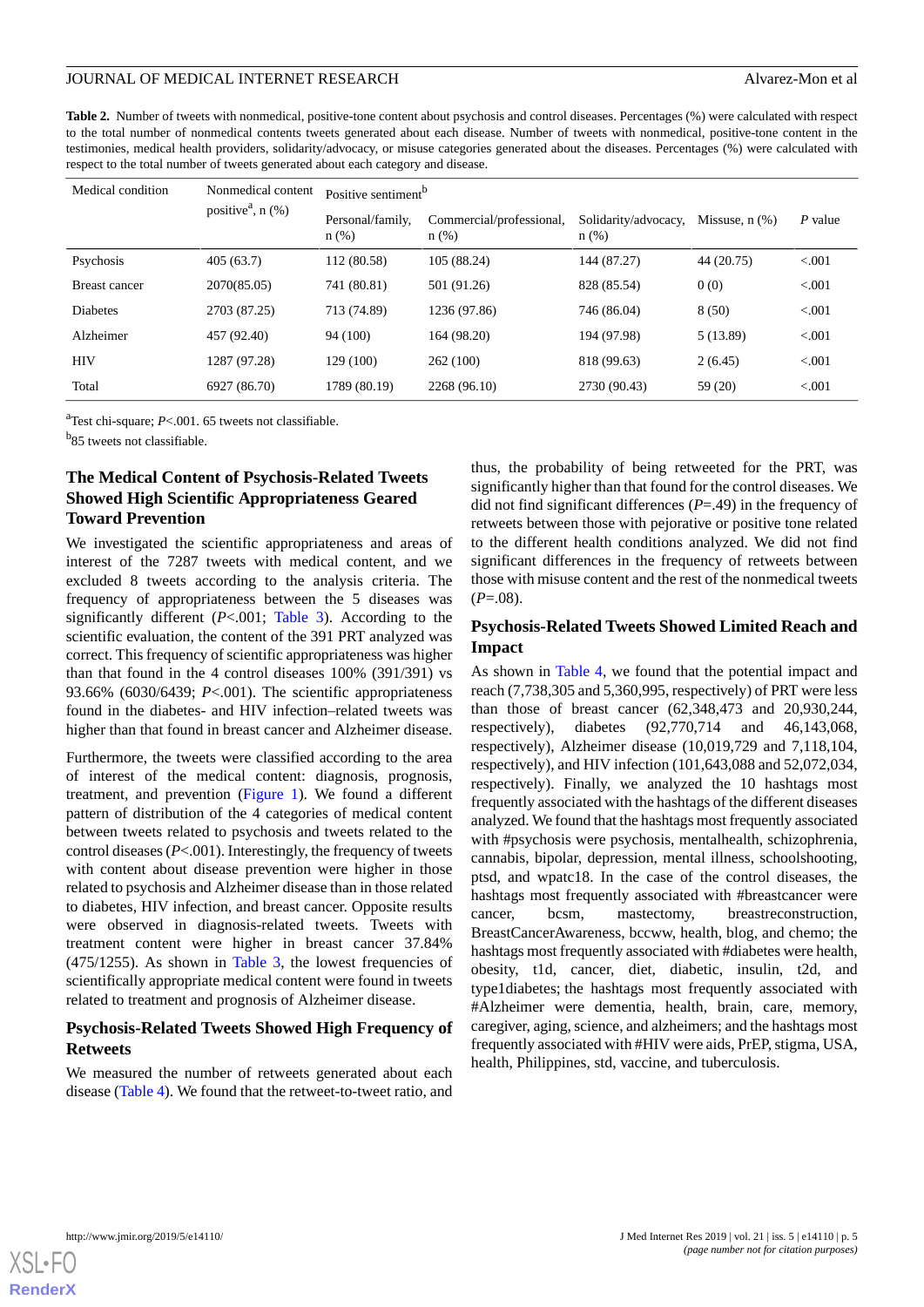<span id="page-5-0"></span>**Table 3.** Number of tweets with medically appropriate content about psychosis and control diseases. Percentages (%) were calculated with respect to the total number of tweets generated with medical content about each disease. Number of tweets with medically appropriate content about diagnosis, treatment, prognosis, and prevention generated in the different diseases. Percentages (%) were calculated with respect to the total number of tweets generated about each different medical content and disease.

| Medical condition | Medical content<br>$accuracya, N(\%)$ | Scientific accuracy <sup>b</sup> |                       |                        |                     |                                  |  |
|-------------------|---------------------------------------|----------------------------------|-----------------------|------------------------|---------------------|----------------------------------|--|
|                   |                                       | Diagnosis, $N$ $(\%)$            | Treatment, $N$ $(\%)$ | Prognostic, $N$ $(\%)$ | Prevention, $N(\%)$ | P value                          |  |
| Psychosis         | 391 (100)                             | 28 (100)                         | 91 (100)              | 2(100)                 | 264 (100)           | $\overline{\phantom{a}}^{\rm c}$ |  |
| Breast cancer     | 1034 (82.52)                          | 285 (84.07)                      | 400 (84.39)           | 99 (84.62)             | 250 (77.40)         | .05                              |  |
| Diabetes          | 3126 (95.57)                          | 627 (100.00)                     | 895 (88.61)           | 85 (97.70)             | 1519 (98.19)        | < 0.001                          |  |
| Alzheimer         | 374 (89.05)                           | 23 (95.83)                       | 60(61.22)             | 4(66.67)               | 287 (98.29)         | < 0.001                          |  |
| HIV               | 1905 (98.76)                          | 685 (98)                         | 258 (96.99)           | 2(100)                 | 958 (99.58)         | .004                             |  |
| Total             | 6830 (94.03)                          | 1648 (95.98)                     | 1704 (87.88)          | 192 (89.72)            | 3278 (96.75)        | < 0.001                          |  |

<sup>a</sup>Test chi-square; *P*<.001. 23 Tweets not classifiable.

<sup>b</sup>8 tweets not classifiable.

<span id="page-5-1"></span><sup>c</sup>It is not possible to calculate the p value because in Psychosis the four categories (Diagnosis, Treatment, Prognosis and Prevention) had the same value (100).

**Table 4.** Potential impact, potential reach, and number of retweets generated by psychosis- and control disease–related tweets.

| Medical condition | Potential impact | Potential reach | Contributors, n | Followers per contributor, n | Retweets per original<br>tweet, mean (SE) | $P$ value <sup>a</sup> |
|-------------------|------------------|-----------------|-----------------|------------------------------|-------------------------------------------|------------------------|
| Psychosis         | 7,738,305        | 5.360.995       | 1155            | 19.409                       | 0.23(1.22)                                | Ref <sup>b</sup>       |
| Breast cancer     | 62,348,473       | 20,930,244      | 3161            | 6621                         | 0.03(0.29)                                | < 0.001                |
| Diabetes          | 92,770,714       | 46,143,068      | 5087            | 9071                         | 0.11(0.01)                                | .002                   |
| Alzheimer         | 10.019.729       | 7.118.104       | 1105            | 6442                         | 0.04(0.32)                                | < 0.001                |
| <b>HIV</b>        | 101,643,088      | 52,072,034      | 7308            | 11.029                       | 0.08(0.59)                                | .02                    |

<sup>a</sup>Analysis of variance;  $P < 0.001$ . Numbers are Tamhane test between psychosis and each disease.

b<sub>Ref: reference category.</sub>

# *Discussion*

#### **Principal Findings**

In this work, we investigated all the tweets generated about psychosis during 8 consecutive days in the winter of 2018. As controls, we studied 2 prevalent causes of death worldwide (breast cancer and diabetes mellitus), a relevant cause of severe neurocognitive impairment (Alzheimer disease), and a socially relevant disease (HIV infection) [[46\]](#page-9-8). We found a different pattern of content in tweets about psychosis with respect to those related to control diseases. PRT showed a predominance of nonmedical content with increased frequency of misuse and pejorative tone with respect to the control diseases. However, the medical content of PRT showed high scientific appropriateness geared toward prevention. The potential reach and impact of the tweets related to psychosis were low but showed a high retweet-to-tweet ratio.

The search tool utilized for data collection allows access to 100% of all public tweets. Thus, the conclusions were obtained from the results measured the *total* population of tweets, and they are not deduced from the analysis of a reduced sample (previous health-related studies utilizing Twitter have generally focused on the analysis of a 1% sample of the total number of

[XSL](http://www.w3.org/Style/XSL)•FO **[RenderX](http://www.renderx.com/)**

tweets available). To our knowledge, this is the first study that analyzed *all tweets* about psychosis in particular in a defined period of time.

Our data show a differential pattern of information and opinions expressed in the contents of the PRT in comparison with those relating to the different control diseases. The majority of PRT with nonmedical content were focused on misuse, with a small proportion expressing solidarity. This bias observed in the content of PRT was further supported by the finding that more than a third of these nonmedical tweets had pejorative content about the disease and/or patients. Unfortunately, psychosis is still employed as an insult in a relevant proportion of tweets. Our findings about the elevated misuse and pejorative tone toward psychosis on Twitter are consistent with previous studies that analyzed schizophrenia in selected samples of tweets [[35-](#page-9-9)[38\]](#page-9-10). A recent study found that the terms psychosis/psychotic are associated with a significantly higher number of tweets with negative contents than schizophrenia/schizophrenic [[34\]](#page-9-1).

The relevance of this evident and extended misuse and pejorative content found in PRT is supported by the comparison of these results with those found in the investigated control diseases. Misuse in psychosis was 4 times greater than in Alzheimer disease and was marginal in breast cancer, diabetes, and HIV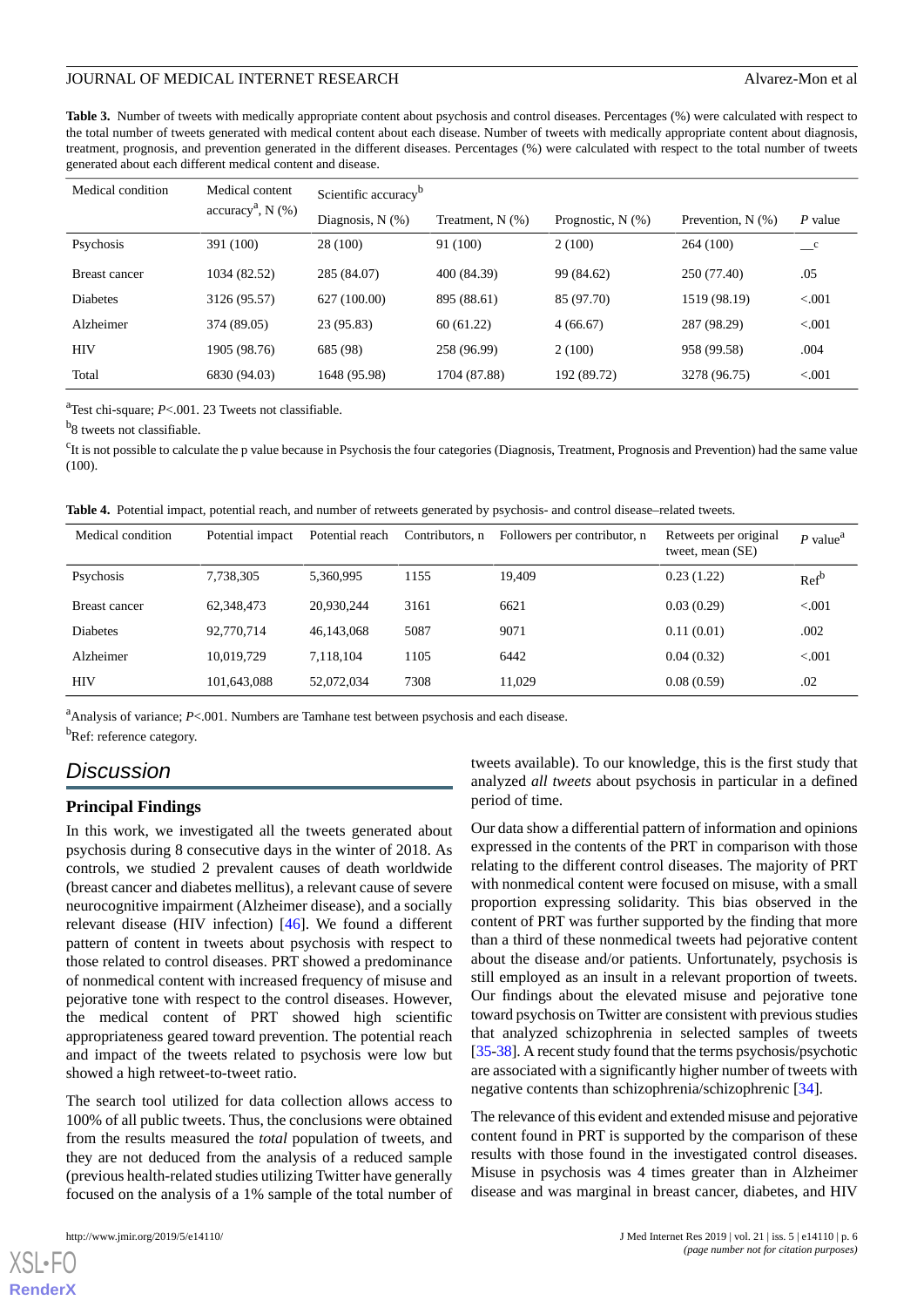infection. The frequency of pejorative psychosis tweets was 5 times greater than the frequencies found in tweets related to Alzheimer disease and HIV infection and doubled those of breast cancer and diabetes. The fact that #schoolshooting was among the most frequently associated hashtags with #psychosis also reflects the negative and incorrect stereotyping of psychosis by a relevant number of Twitter users. All together, these twitter data show that psychosis patients are targets of negative ideas, feelings or judgments by twitter users, demonstrating the persistence of social stigma for psychiatric diseases, in general, and psychosis, in particular [\[47](#page-9-11)-[50\]](#page-9-12). The bad social habit of using "schizophrenia" or "psychosis" to refer to a "madness" of some kind might have an impact on these negative results found in PRT [\[51](#page-9-13)]. Social stigma has major adverse effects on the lives of people with mental health conditions [[52\]](#page-9-14). Stigma has also been common in portrayals of physical conditions. HIV infection has been a paradigmatic example of an organic condition suffering not only social stigma but also stigma from health care providers and professionals [[53,](#page-9-15)[54](#page-9-16)]. Interestingly, our results show a marginal frequency of HIV-related tweets with misuse and negativity content. We found that fewer than 3% of the HIV-related tweets had stigmatizing content, and this low number was 6 times lower than the frequency recently described [[35\]](#page-9-9). This reduction may be explained by different factors, including the size and the selection criteria of the sample and the temporal gap between the 2 studies. These results support the notion of evolution in the social attitudes about diseases.

The cause of stereotypes about psychosis in Twitter is multifactorial. It may reflect the persistence of social negative stereotyping and stigmatizing attitudes toward people with psychosis [\[11](#page-7-10)]. Furthermore, the use of Twitter for the distribution of health care information carries some risks that are even more pronounced in the field of mental health: high rate of misinformation, sources of questionable reliability, overwhelmingly high volumes of information available, and concerns about professionalism [\[55](#page-10-0)]. Due to the small number of characters required, tweets are often brief and must omit key information and may lead to fruitless discussions [\[56](#page-10-1)]. In this context, terms such as "psychotic" or "mentally ill" can be used to disparage or ridicule someone, thus spread social stigma to the social network. Furthermore, the massive and immediate response to nonexpert opinions or news related with mental disorders can convert Twitter on an "echo chamber of ideas," representing shared opinions rather than balanced facts because of the ease of quoting or retweeting. Furthermore, other players may lead to the production of stigma in Twitter. The public rely on the media as a key source of information about mental illness turns the news media in a strong influence on public discourse and attitudes about mental health issues as well as to medical decisions, health service utilization, or consumption of antidepressants [\[57](#page-10-2),[58\]](#page-10-3). Selecting the topics they cover and highlighting certain aspects, they contribute to the creation of stereotypes. It has been shown that news stories referring to mental illness frequently emphasize on violence, although rates of violence among those with mental illnesses are very low, and people with schizophrenia are more likely to be victims of violence rather than perpetrators [\[59](#page-10-4)[,60](#page-10-5)].

 $XS$ -FO **[RenderX](http://www.renderx.com/)**

Twitter appears to be a relevant communication tool for distributing and acquiring medical information. Thus, it was relevant to investigate the scientific accuracy and the areas of interest of the medical content on Twitter pertaining to psychosis and the control disorders. Interestingly, the scientific content of all the PRT was surprisingly correct, and the rate was higher than those found in the control diseases. This accuracy of tweets containing medical content starkly contrasts the high rates of misuse and negative tone in the nonmedical tweets about psychosis. These data suggest Twitter is also used to communicate medical content about psychosis by users with correct medical information. The areas of interest of the medical information varied between psychosis and control diseases. Interestingly, the frequency of tweets with content about disease prevention was markedly higher in those related to psychosis or Alzheimer disease than in those of diabetes, HIV infection, and breast cancer. Different reasons may support this differential pattern of medical interest. The social perception of limited effectiveness for the medical treatment of psychosis and Alzheimer disease might support the special interest in preventive strategies. The chronic and severe impact of patients with both diseases on their families and caregivers might also explain the high interest in the prevention of these disorders [[10,](#page-7-9)[61,](#page-10-6)[62\]](#page-10-7). The absence of established analytical or image criteria for the diagnosis of psychosis might also contribute to the limited interest in the diagnosis of the disease.

Finally, we investigated the interest and diffusion of the tweets generated about psychosis. In the period of time analyzed, the frequency of retweets generated by PRT was higher than that found in the control diseases. This parameter is considered an indicator of the user interest in the topic of each tweet [[43-](#page-9-6)[45\]](#page-9-7). However, the metrics of the tweets related to psychosis were small compared with those of the control diseases. The impact of the PRT measured as the potential views that the tweet may receive was clearly lower than that of the control diseases. Similarly, poor diffusion of the PRT was found when we calculated the potential audience or reach of the PRT. These metrics are used for the quantification of the diffusion of tweets and potential influence in society. Thus, our data imply that the stigmatization of and limited social support for psychosis are reflected in the low impact and reach of the PRT.

#### **Strengths and Limitations**

Although this study improves and expands previous research on the communication of psychosis in a popular and widely used form of social media, there are still some limitations. The rating process had an inherent degree of subjectivity because of differences in the perceived context and emotional tone of some tweets. This was made particularly evident by words that had dual meanings. There was also a degree of selection bias, as stigmatizing and trivializing tweets were more likely to be lacking in context and/or grammatical correctness, rendering them less likely to be considered for analysis. We minimized the effects of these issues through our robust rating criteria and binary rating system, which were chosen for the analysis performed by expert clinicians in the medical fields analyzed. To achieve maximum reliability, the qualitative analysis of the disease-related tweets required a manual input that was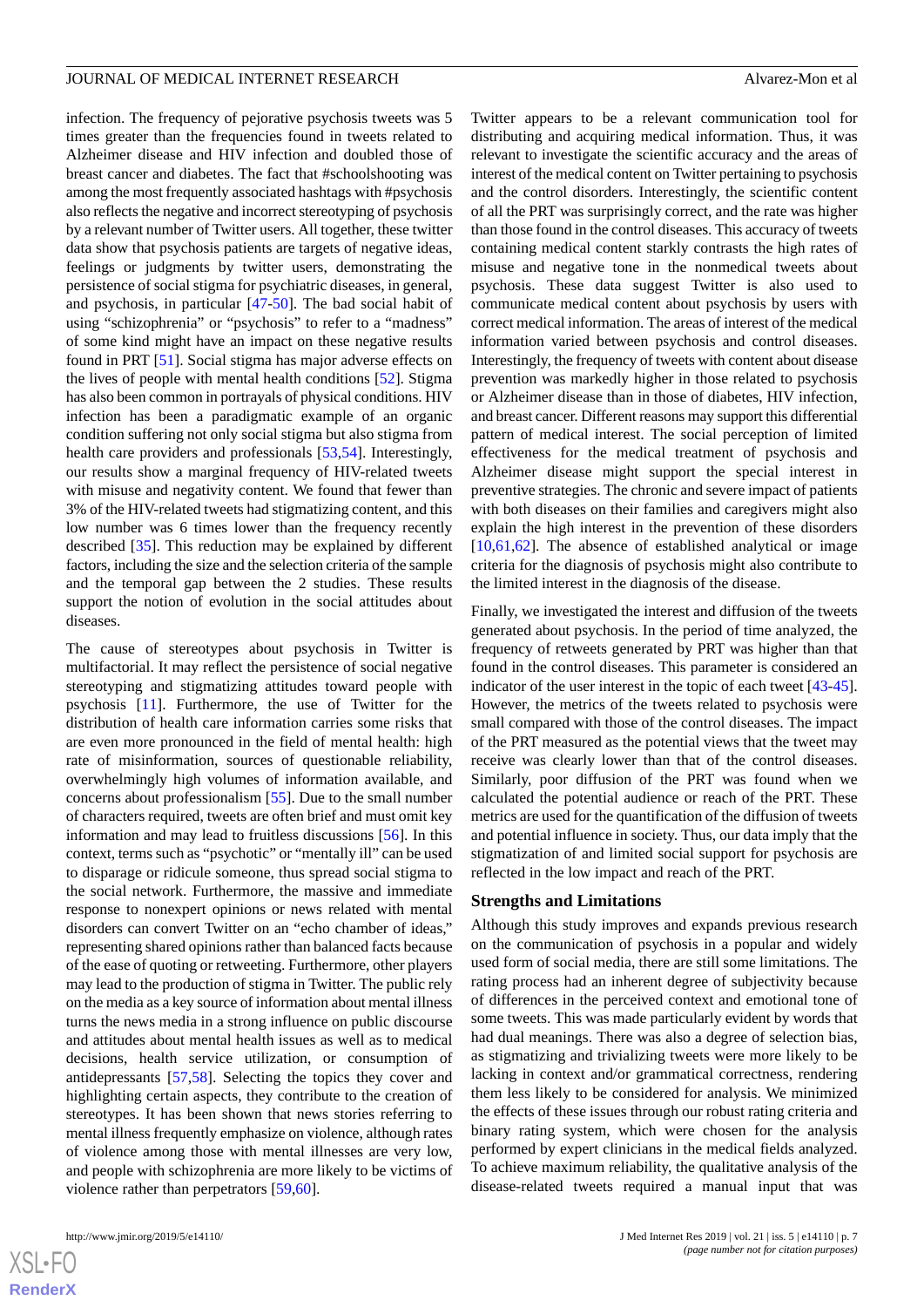time-consuming and required expert involvement. We followed what we considered a gold-standard qualitative analysis strategy.

#### **Conclusions**

Twitter is a tool for developing interventions and strategies of information aimed at modifying health-related social and individual behaviors [\[63](#page-10-8)]. Our results support the dynamic and potentially positive evolution of the social stigmatization of health disorders, as can be observed in HIV infection and cancer. Thus, it is possible to expect a reduction of psychosis stigmatization. Moreover, mixed-methods research on Twitter and other social media may be a relevant strategy for measuring the effectiveness of the strategies and actions established for overcoming the social psychosis stigma [\[64](#page-10-9)]. A proactive sensitization by professionals, scientific societies, patient

associations, and other social agents to use the promising platform of social media communication is needed. Furthermore, the respect and supportive in social media communication content may also impact a patient's life and treatment. Psychosis patients often use social media [[21\]](#page-8-8), and despite the anonymity of Twitter, many users identify themselves as patients [[27,](#page-8-13)[32\]](#page-8-14).

Although stigmatization is significantly decreasing and societal consideration is improving in other disorders, such as breast cancer and HIV, the stigma regarding psychosis is not decreasing. On one hand, psychosis is used as hate-speech on Twitter, but on the other hand, Twitter is used as a beacon of medically accurate information for the disorder. Therefore, Twitter may be a great tool for antistigma campaigns and promotion of healthy habits.

## **Acknowledgments**

This work was partially supported by grants from the Fondo de Investigación de la Seguridad Social, Instituto de Salud Carlos III (PI18/01726), Spain, and the Programa de Actividades de I+D de la Comunidad de Madrid en Biomedicina (B2017/BMD-3804), Madrid, Spain.

## <span id="page-7-11"></span>**Conflicts of Interest**

None declared.

# **Multimedia Appendix 1**

Classification criteria and examples of tweets by category.

<span id="page-7-0"></span>[[DOCX File, 27KB-Multimedia Appendix 1\]](https://jmir.org/api/download?alt_name=jmir_v21i5e14110_app1.docx&filename=39b74f436669fab2e149e780b2c30d04.docx)

# <span id="page-7-1"></span>**References**

- 1. Hjorthøj C, Stürup AE, McGrath J, Nordentoft M. Years of potential life lost and life expectancy in schizophrenia: a systematic review and meta-analysis. Lancet Psychiatry 2017 Dec;4(4):295-301. [doi: [10.1016/S2215-0366\(17\)30078-0](http://dx.doi.org/10.1016/S2215-0366(17)30078-0)] [Medline: [28237639](http://www.ncbi.nlm.nih.gov/entrez/query.fcgi?cmd=Retrieve&db=PubMed&list_uids=28237639&dopt=Abstract)]
- <span id="page-7-3"></span><span id="page-7-2"></span>2. Walker ER, McGee RE, Druss BG. Mortality in mental disorders and global disease burden implications: a systematic review and meta-analysis. JAMA Psychiatry 2015 Apr;72(4):334-341 [[FREE Full text](http://europepmc.org/abstract/MED/25671328)] [doi: [10.1001/jamapsychiatry.2014.2502](http://dx.doi.org/10.1001/jamapsychiatry.2014.2502)] [Medline: [25671328](http://www.ncbi.nlm.nih.gov/entrez/query.fcgi?cmd=Retrieve&db=PubMed&list_uids=25671328&dopt=Abstract)]
- <span id="page-7-4"></span>3. Owen MJ, Sawa A, Mortensen PB. Schizophrenia. Lancet 2016 Jul 2;388(10039):86-97 [\[FREE Full text\]](http://europepmc.org/abstract/MED/26777917) [doi: [10.1016/S0140-6736\(15\)01121-6\]](http://dx.doi.org/10.1016/S0140-6736(15)01121-6) [Medline: [26777917](http://www.ncbi.nlm.nih.gov/entrez/query.fcgi?cmd=Retrieve&db=PubMed&list_uids=26777917&dopt=Abstract)]
- <span id="page-7-6"></span><span id="page-7-5"></span>4. Cloutier M, Sanon AM, Guerin A, Nitulescu R, Ramanakumar AV, Kamat S. The economic burden of Schizophrenia in the United States in 2013. J Clin Psychiatry 2016:764 [\[FREE Full text\]](http://www.psychiatrist.com/jcp/article/pages/2016/v77n06/v77n0613.aspx) [Medline: [27135986](http://www.ncbi.nlm.nih.gov/entrez/query.fcgi?cmd=Retrieve&db=PubMed&list_uids=27135986&dopt=Abstract)]
- 5. Westman J, Eriksson SV, Gissler M, Hällgren J, Prieto ML, Bobo WV, et al. Increased cardiovascular mortality in people with schizophrenia: a 24-year national register study. Epidemiol Psychiatr Sci 2018 Dec;27(5):519-527 [[FREE Full text](http://europepmc.org/abstract/MED/28580898)] [doi: [10.1017/S2045796017000166\]](http://dx.doi.org/10.1017/S2045796017000166) [Medline: [28580898](http://www.ncbi.nlm.nih.gov/entrez/query.fcgi?cmd=Retrieve&db=PubMed&list_uids=28580898&dopt=Abstract)]
- <span id="page-7-8"></span><span id="page-7-7"></span>6. Lieberman J, First M. Psychotic disorders. Ropper AH 2018 Jul 19:270 [\[FREE Full text\]](http://www.nejm.org/doi/10.1056/NEJMra1801490) [Medline: [30021088](http://www.ncbi.nlm.nih.gov/entrez/query.fcgi?cmd=Retrieve&db=PubMed&list_uids=30021088&dopt=Abstract)]
- 7. Radua J, Ramella-Cravaro V, Ioannidis JPA, Reichenberg A, Phiphopthatsanee N, Amir T, et al. What causes psychosis? An umbrella review of risk and protective factors. World Psychiatry 2018 Feb;17(1):49-66 [[FREE Full text](https://doi.org/10.1002/wps.20490)] [doi: [10.1002/wps.20490](http://dx.doi.org/10.1002/wps.20490)] [Medline: [29352556](http://www.ncbi.nlm.nih.gov/entrez/query.fcgi?cmd=Retrieve&db=PubMed&list_uids=29352556&dopt=Abstract)]
- <span id="page-7-9"></span>8. Gask L, Coventry P. Person-centred mental health care: the challenge of implementation. Epidemiol Psychiatr Sci 2012 Jun;21(2):139-144. [doi: [10.1017/S2045796012000078](http://dx.doi.org/10.1017/S2045796012000078)] [Medline: [22789160\]](http://www.ncbi.nlm.nih.gov/entrez/query.fcgi?cmd=Retrieve&db=PubMed&list_uids=22789160&dopt=Abstract)
- <span id="page-7-10"></span>9. Fleischhacker WW, Arango C, Arteel P, Barnes TRE, Carpenter W, Duckworth K, et al. Schizophrenia--time to commit to policy change. Schizophr Bull 2014 Apr;40(Suppl 3):S165-S194 [\[FREE Full text\]](http://europepmc.org/abstract/MED/24778411) [doi: [10.1093/schbul/sbu006\]](http://dx.doi.org/10.1093/schbul/sbu006) [Medline: [24778411](http://www.ncbi.nlm.nih.gov/entrez/query.fcgi?cmd=Retrieve&db=PubMed&list_uids=24778411&dopt=Abstract)]
- 10. Mittendorfer-Rutz E, Rahman S, Tanskanen A, Majak M, Mehtälä J, Hoti F, et al. Burden for parents of patients with schizophrenia-a nationwide comparative study of parents of offspring with rheumatoid arthritis, multiple sclerosis, epilepsy, and healthy controls. Schizophr Bull 2018 Sep 3:1-10. [doi: [10.1093/schbul/sby130\]](http://dx.doi.org/10.1093/schbul/sby130) [Medline: [30184197](http://www.ncbi.nlm.nih.gov/entrez/query.fcgi?cmd=Retrieve&db=PubMed&list_uids=30184197&dopt=Abstract)]
- 11. Imhoff R. Zeroing in on the effect of the schizophrenia label on stigmatizing attitudes: a large-scale study. Schizophr Bull 2016 Mar;42(2):456-463 [\[FREE Full text](http://europepmc.org/abstract/MED/26409222)] [doi: [10.1093/schbul/sbv137](http://dx.doi.org/10.1093/schbul/sbv137)] [Medline: [26409222](http://www.ncbi.nlm.nih.gov/entrez/query.fcgi?cmd=Retrieve&db=PubMed&list_uids=26409222&dopt=Abstract)]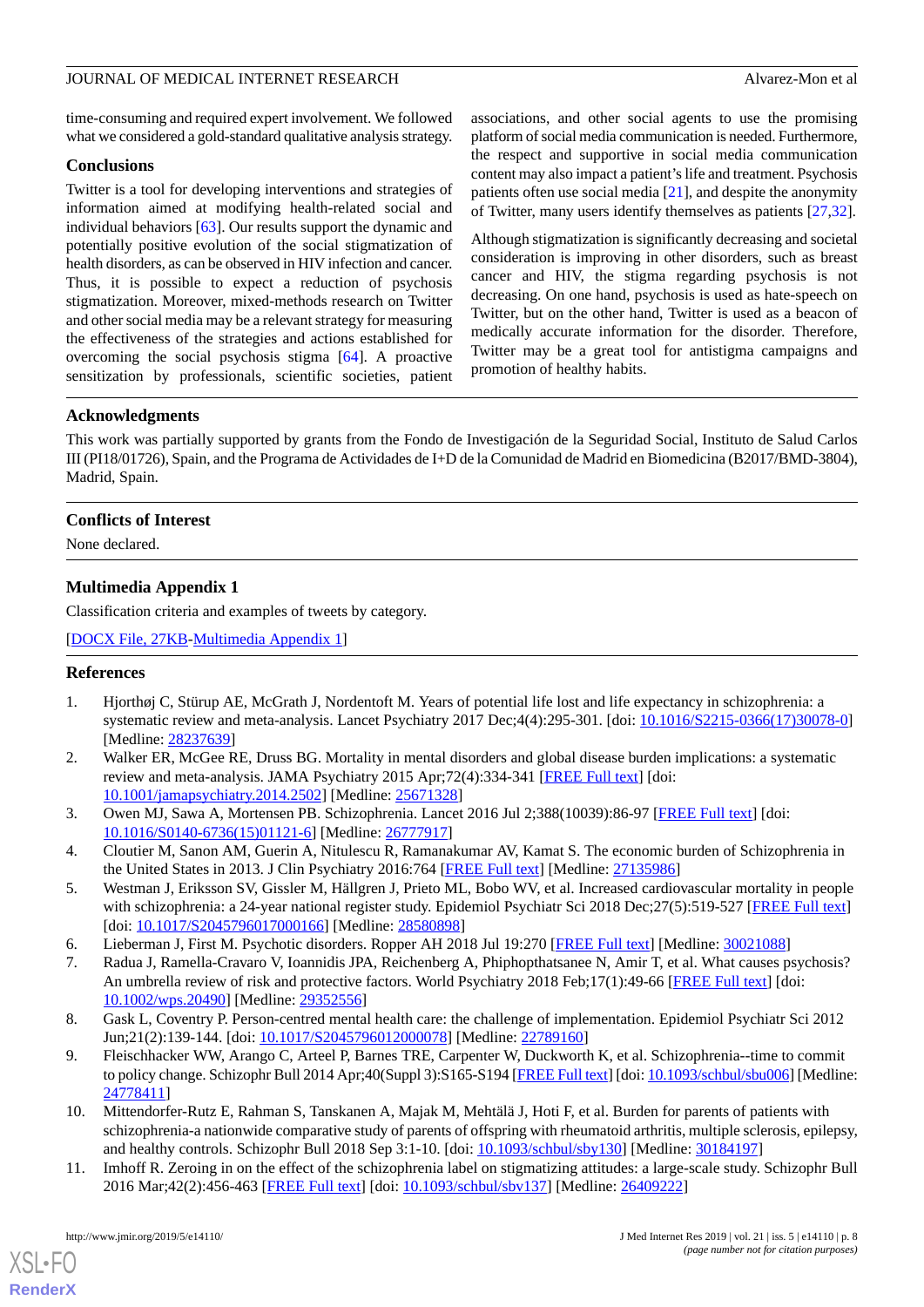## JOURNAL OF MEDICAL INTERNET RESEARCH Alvarez-Mon et al.

- <span id="page-8-0"></span>12. Henderson C, Corker E, Lewis-Holmes E, Hamilton S, Flach C, Rose D, et al. England's time to change antistigma campaign: one-year outcomes of service user-rated experiences of discrimination. Psychiatr Serv 2012;63(5):451-457. [doi: [10.1176/appi.ps.201100422\]](http://dx.doi.org/10.1176/appi.ps.201100422) [Medline: [22549532\]](http://www.ncbi.nlm.nih.gov/entrez/query.fcgi?cmd=Retrieve&db=PubMed&list_uids=22549532&dopt=Abstract)
- <span id="page-8-1"></span>13. Carpiniello B, Pinna F. The reciprocal relationship between suicidality and stigma. Front Psychiatry 2017;8:35 [\[FREE Full](https://dx.doi.org/10.3389/fpsyt.2017.00035) [text](https://dx.doi.org/10.3389/fpsyt.2017.00035)] [doi: [10.3389/fpsyt.2017.00035\]](http://dx.doi.org/10.3389/fpsyt.2017.00035) [Medline: [28337154\]](http://www.ncbi.nlm.nih.gov/entrez/query.fcgi?cmd=Retrieve&db=PubMed&list_uids=28337154&dopt=Abstract)
- 14. Picco L, Abdin E, Pang S, Vaingankar JA, Jeyagurunathan A, Chong SA, et al. Association between recognition and help-seeking preferences and stigma towards people with mental illness. Epidemiol Psychiatr Sci 2018 Dec;27(1):84-93. [doi: [10.1017/S2045796016000998\]](http://dx.doi.org/10.1017/S2045796016000998) [Medline: [27927259](http://www.ncbi.nlm.nih.gov/entrez/query.fcgi?cmd=Retrieve&db=PubMed&list_uids=27927259&dopt=Abstract)]
- <span id="page-8-3"></span><span id="page-8-2"></span>15. McGowan BS, Wasko M, Vartabedian BS, Miller RS, Freiherr DD, Abdolrasulnia M. Understanding the factors that influence the adoption and meaningful use of social media by physicians to share medical information. J Med Internet Res 2012;14(5):e117 [\[FREE Full text](http://www.jmir.org/2012/5/e117/)] [doi: [10.2196/jmir.2138](http://dx.doi.org/10.2196/jmir.2138)] [Medline: [23006336](http://www.ncbi.nlm.nih.gov/entrez/query.fcgi?cmd=Retrieve&db=PubMed&list_uids=23006336&dopt=Abstract)]
- <span id="page-8-4"></span>16. Lee K, Hoti K, Hughes J, Emmerton L. Dr Google and the consumer: a qualitative study exploring the navigational needs and online health information-seeking behaviors of consumers with chronic health conditions. J Med Internet Res 2014 Dec 2;16(12):e262 [[FREE Full text](http://www.jmir.org/2014/12/e262/)] [doi: [10.2196/jmir.3706](http://dx.doi.org/10.2196/jmir.3706)] [Medline: [25470306\]](http://www.ncbi.nlm.nih.gov/entrez/query.fcgi?cmd=Retrieve&db=PubMed&list_uids=25470306&dopt=Abstract)
- <span id="page-8-5"></span>17. Hesse BW, Moser RP, Rutten LJ. Surveys of physicians and electronic health information. N Engl J Med 2010 Mar 4;362(9):859-860. [doi: [10.1056/NEJMc0909595](http://dx.doi.org/10.1056/NEJMc0909595)] [Medline: [20200398](http://www.ncbi.nlm.nih.gov/entrez/query.fcgi?cmd=Retrieve&db=PubMed&list_uids=20200398&dopt=Abstract)]
- <span id="page-8-6"></span>18. Topf JM, Hiremath S. Social media, medicine and the modern journal club. Int Rev Psychiatry 2015 Apr;27(2):147-154. [doi: [10.3109/09540261.2014.998991](http://dx.doi.org/10.3109/09540261.2014.998991)] [Medline: [25906989\]](http://www.ncbi.nlm.nih.gov/entrez/query.fcgi?cmd=Retrieve&db=PubMed&list_uids=25906989&dopt=Abstract)
- <span id="page-8-7"></span>19. Huang S, Martin LJ, Yeh CH, Chin A, Murray H, Sanderson WB, et al. The effect of an infographic promotion on research dissemination and readership: a randomized controlled trial. CJEM 2018 Dec;20(6):826-833. [doi: [10.1017/cem.2018.436](http://dx.doi.org/10.1017/cem.2018.436)] [Medline: [30289098](http://www.ncbi.nlm.nih.gov/entrez/query.fcgi?cmd=Retrieve&db=PubMed&list_uids=30289098&dopt=Abstract)]
- <span id="page-8-8"></span>20. Alvarez-Mon MA, Asunsolo Del Barco A, Lahera G, Quintero J, Ferre F, Pereira-Sanchez V, et al. Increasing interest of mass communication media and the general public in the distribution of tweets about mental disorders: observational study. J Med Internet Res 2018 Dec 28;20(5):e205 [\[FREE Full text\]](http://www.jmir.org/2018/5/e205/) [doi: [10.2196/jmir.9582\]](http://dx.doi.org/10.2196/jmir.9582) [Medline: [29807880\]](http://www.ncbi.nlm.nih.gov/entrez/query.fcgi?cmd=Retrieve&db=PubMed&list_uids=29807880&dopt=Abstract)
- <span id="page-8-9"></span>21. Miller BJ, Stewart A, Schrimsher J, Peeples D, Buckley PF. How connected are people with schizophrenia? Cell phone, computer, email, and social media use. Psychiatry Res 2015 Feb 28;225(3):458-463. [doi: [10.1016/j.psychres.2014.11.067](http://dx.doi.org/10.1016/j.psychres.2014.11.067)] [Medline: [25563669](http://www.ncbi.nlm.nih.gov/entrez/query.fcgi?cmd=Retrieve&db=PubMed&list_uids=25563669&dopt=Abstract)]
- <span id="page-8-10"></span>22. Wakamiya S, Morita M, Kano Y, Ohkuma T, Aramaki E. Tweet classification toward Twitter-based disease surveillance: new data, methods, and evaluations. J Med Internet Res 2019 Feb 20;21(2):e12783 [\[FREE Full text](http://www.jmir.org/2019/2/e12783/)] [doi: [10.2196/12783](http://dx.doi.org/10.2196/12783)] [Medline: [30785407](http://www.ncbi.nlm.nih.gov/entrez/query.fcgi?cmd=Retrieve&db=PubMed&list_uids=30785407&dopt=Abstract)]
- 23. Wakamiya S, Matsune S, Okubo K, Aramaki E. Causal relationships among pollen counts, tweet numbers, and patient numbers for seasonal allergic rhinitis surveillance: retrospective analysis. J Med Internet Res 2019 Feb 20;21(2):e10450 [[FREE Full text](http://www.jmir.org/2019/2/e10450/)] [doi: [10.2196/10450\]](http://dx.doi.org/10.2196/10450) [Medline: [30785411\]](http://www.ncbi.nlm.nih.gov/entrez/query.fcgi?cmd=Retrieve&db=PubMed&list_uids=30785411&dopt=Abstract)
- <span id="page-8-11"></span>24. Hendriks H, van den Putte B, Gebhardt W, Moreno M. Social drinking on social media: content analysis of the social aspects of alcohol-related posts on facebook and instagram. J Med Internet Res 2018 Dec 22;20(6):e226 [\[FREE Full text](http://www.jmir.org/2018/6/e226/)] [doi: [10.2196/jmir.9355\]](http://dx.doi.org/10.2196/jmir.9355) [Medline: [29934290\]](http://www.ncbi.nlm.nih.gov/entrez/query.fcgi?cmd=Retrieve&db=PubMed&list_uids=29934290&dopt=Abstract)
- <span id="page-8-13"></span><span id="page-8-12"></span>25. Kolliakou A, Ball M, Derczynski L, Chandran D, Gkotsis G, Deluca P, et al. Novel psychoactive substances: an investigation of temporal trends in social media and electronic health records. Eur Psychiatry 2016 Dec;38:15-21. [doi: [10.1016/j.eurpsy.2016.05.006\]](http://dx.doi.org/10.1016/j.eurpsy.2016.05.006) [Medline: [27611330](http://www.ncbi.nlm.nih.gov/entrez/query.fcgi?cmd=Retrieve&db=PubMed&list_uids=27611330&dopt=Abstract)]
- 26. Eysenbach G. Infodemiology and infoveillance: framework for an emerging set of public health informatics methods to analyze search, communication and publication behavior on the internet. J Med Internet Res 2009 Mar  $27;11(1):e11$  [\[FREE](http://www.jmir.org/2009/1/e11/) [Full text\]](http://www.jmir.org/2009/1/e11/) [doi: [10.2196/jmir.1157](http://dx.doi.org/10.2196/jmir.1157)] [Medline: [19329408\]](http://www.ncbi.nlm.nih.gov/entrez/query.fcgi?cmd=Retrieve&db=PubMed&list_uids=19329408&dopt=Abstract)
- 27. Hswen Y, Naslund JA, Brownstein JS, Hawkins JB. Online communication about depression and anxiety among twitter users with schizophrenia: preliminary findings to inform a digital phenotype using social media. Psychiatr Q 2018 Dec;89(3):569-580. [doi: [10.1007/s11126-017-9559-y\]](http://dx.doi.org/10.1007/s11126-017-9559-y) [Medline: [29327218\]](http://www.ncbi.nlm.nih.gov/entrez/query.fcgi?cmd=Retrieve&db=PubMed&list_uids=29327218&dopt=Abstract)
- 28. Thackeray R, Burton S, Giraud-Carrier C, Rollins S, Draper C. Using Twitter for breast cancer prevention: an analysis of breast cancer awareness month. BMC Cancer 2013 Oct 29;13:508 [[FREE Full text](https://bmccancer.biomedcentral.com/articles/10.1186/1471-2407-13-508)] [doi: [10.1186/1471-2407-13-508\]](http://dx.doi.org/10.1186/1471-2407-13-508) [Medline: [24168075](http://www.ncbi.nlm.nih.gov/entrez/query.fcgi?cmd=Retrieve&db=PubMed&list_uids=24168075&dopt=Abstract)]
- <span id="page-8-14"></span>29. Berry N, Lobban F, Belousov M, Emsley R, Nenadic G, Bucci S. #WhyWeTweetMH: understanding why people use Twitter to discuss mental health problems. J Med Internet Res 2017 Dec 5;19(4):e107 [\[FREE Full text\]](http://www.jmir.org/2017/4/e107/) [doi: [10.2196/jmir.6173](http://dx.doi.org/10.2196/jmir.6173)] [Medline: [28381392](http://www.ncbi.nlm.nih.gov/entrez/query.fcgi?cmd=Retrieve&db=PubMed&list_uids=28381392&dopt=Abstract)]
- 30. Arseniev-Koehler A, Lee H, McCormick T, Moreno MA. #Proana: pro-eating disorder socialization on Twitter. J Adolesc Health 2016 Dec;58(6):659-664. [doi: [10.1016/j.jadohealth.2016.02.012\]](http://dx.doi.org/10.1016/j.jadohealth.2016.02.012) [Medline: [27080731\]](http://www.ncbi.nlm.nih.gov/entrez/query.fcgi?cmd=Retrieve&db=PubMed&list_uids=27080731&dopt=Abstract)
- 31. Sutton J, Vos SC, Olson MK, Woods C, Cohen E, Gibson CB, et al. Lung cancer messages on Twitter: content analysis and evaluation. J Am Coll Radiol 2018 Dec;15(1 Pt B):210-217. [doi: [10.1016/j.jacr.2017.09.043\]](http://dx.doi.org/10.1016/j.jacr.2017.09.043) [Medline: [29154103](http://www.ncbi.nlm.nih.gov/entrez/query.fcgi?cmd=Retrieve&db=PubMed&list_uids=29154103&dopt=Abstract)]
- 32. Lachmar E, Wittenborn A, Bogen K, McCauley H. #MyDepressionLooksLike: examining public discourse about depression on twitter. JMIR Ment Health 2017 Oct 18;4(4):e43 [[FREE Full text\]](http://mental.jmir.org/2017/4/e43/) [doi: [10.2196/mental.8141](http://dx.doi.org/10.2196/mental.8141)] [Medline: [29046270\]](http://www.ncbi.nlm.nih.gov/entrez/query.fcgi?cmd=Retrieve&db=PubMed&list_uids=29046270&dopt=Abstract)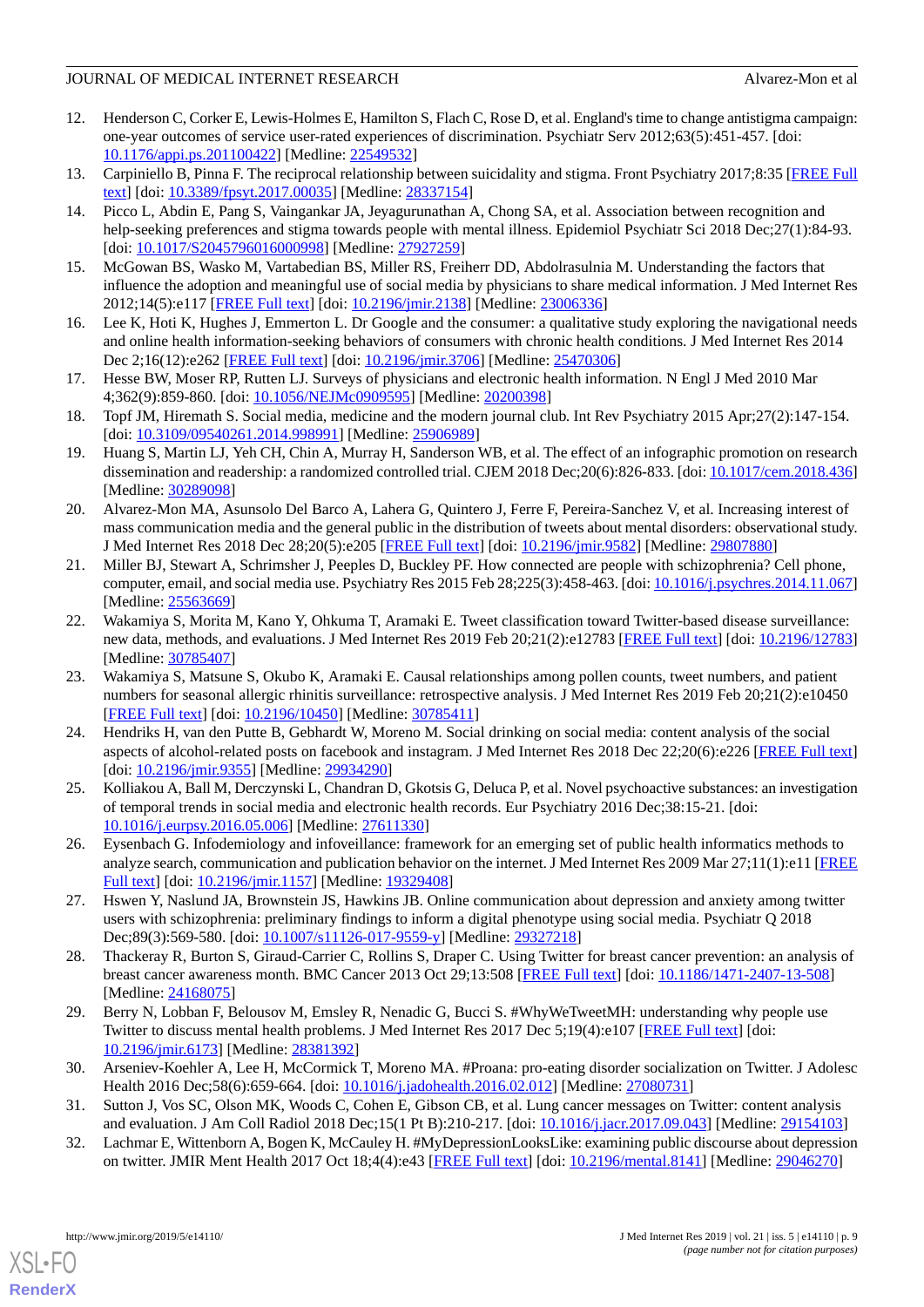# JOURNAL OF MEDICAL INTERNET RESEARCH Alvarez-Mon et al.

- <span id="page-9-0"></span>33. Lee JL, DeCamp M, Dredze M, Chisolm MS, Berger ZD. What are health-related users tweeting? A qualitative content analysis of health-related users and their messages on Twitter. J Med Internet Res 2014 Oct 15;16(10):e237 [[FREE Full](http://www.jmir.org/2014/10/e237/) [text](http://www.jmir.org/2014/10/e237/)] [doi: [10.2196/jmir.3765](http://dx.doi.org/10.2196/jmir.3765)] [Medline: [25591063](http://www.ncbi.nlm.nih.gov/entrez/query.fcgi?cmd=Retrieve&db=PubMed&list_uids=25591063&dopt=Abstract)]
- <span id="page-9-9"></span><span id="page-9-1"></span>34. Passerello G, Hazelwood J, Lawrie S. Using Twitter to assess attitudes to schizophrenia and psychosis. BJPsych Bull 2019 Feb 20:1-9 [[FREE Full text](https://www.cambridge.org/core/product/identifier/S2056469418001158/type/journal_article)] [doi: [10.1192/bjb.2018.115](http://dx.doi.org/10.1192/bjb.2018.115)] [Medline: [30784393](http://www.ncbi.nlm.nih.gov/entrez/query.fcgi?cmd=Retrieve&db=PubMed&list_uids=30784393&dopt=Abstract)]
- 35. Robinson P, Turk D, Jilka S, Cella M. Measuring attitudes towards mental health using social media: investigating stigma and trivialisation. Soc Psychiatry Psychiatr Epidemiol 2019 Jan;54(1):51-58 [\[FREE Full text\]](http://europepmc.org/abstract/MED/30069754) [doi: [10.1007/s00127-018-1571-5\]](http://dx.doi.org/10.1007/s00127-018-1571-5) [Medline: [30069754](http://www.ncbi.nlm.nih.gov/entrez/query.fcgi?cmd=Retrieve&db=PubMed&list_uids=30069754&dopt=Abstract)]
- 36. Reavley N, Pilkington P. Use of Twitter to monitor attitudes toward depression and schizophrenia: an exploratory study. PeerJ 2014;2:e647 [\[FREE Full text\]](https://doi.org/10.7717/peerj.647) [doi: [10.7717/peerj.647\]](http://dx.doi.org/10.7717/peerj.647) [Medline: [25374786\]](http://www.ncbi.nlm.nih.gov/entrez/query.fcgi?cmd=Retrieve&db=PubMed&list_uids=25374786&dopt=Abstract)
- <span id="page-9-10"></span>37. Athanasopoulou C, Sakellari E. 'Schizophrenia' on Twitter: content analysis of Greek language tweets. Stud Health Technol Inform 2016;226:271-274. [Medline: [27350523\]](http://www.ncbi.nlm.nih.gov/entrez/query.fcgi?cmd=Retrieve&db=PubMed&list_uids=27350523&dopt=Abstract)
- <span id="page-9-2"></span>38. Joseph AJ, Tandon N, Yang LH, Duckworth K, Torous J, Seidman LJ. #Schizophrenia: use and misuse on Twitter. Schizophr Res 2015;165:5. [Medline: [25937459](http://www.ncbi.nlm.nih.gov/entrez/query.fcgi?cmd=Retrieve&db=PubMed&list_uids=25937459&dopt=Abstract)]
- <span id="page-9-3"></span>39. Lydecker J, Cotter E, Palmberg A, Simpson C, Kwitowski M, White K, et al. Does this Tweet make me look fat? A content analysis of weight stigma on Twitter. Eat Weight Disord 2016 Jun;21(2):229-235. [doi: [10.1007/s40519-016-0272-x\]](http://dx.doi.org/10.1007/s40519-016-0272-x) [Medline: [27068174](http://www.ncbi.nlm.nih.gov/entrez/query.fcgi?cmd=Retrieve&db=PubMed&list_uids=27068174&dopt=Abstract)]
- <span id="page-9-4"></span>40. Chiang AL, Vartabedian B, Spiegel B. Harnessing the hashtag: a standard approach to GI dialogue on social media. Am J Gastroenterol 2016 Aug;111(8):1082-1084. [doi: [10.1038/ajg.2016.259\]](http://dx.doi.org/10.1038/ajg.2016.259) [Medline: [27349338](http://www.ncbi.nlm.nih.gov/entrez/query.fcgi?cmd=Retrieve&db=PubMed&list_uids=27349338&dopt=Abstract)]
- <span id="page-9-5"></span>41. Joseph K, Landwehr P, Carley K. Two 1%s Don't Make a Whole: Comparing Simultaneous Samples from Twitter's Streaming API. Switzerland: Springer, Cham; 2014 Presented at: International Conference on Social Computing, Behavioral-Cultural Modeling and Prediction and Behavior Representation in Modeling and Simulation; March 31-April 3, 2014; Washington, DC, USA p. 75-83 URL: [http://link.springer.com/10.1007/978-3-319-05579-4\\_10](http://link.springer.com/10.1007/978-3-319-05579-4_10)
- <span id="page-9-6"></span>42. Hsieh H, Shannon S. Three approaches to qualitative content analysis. Qual Health Res 2005 Nov;15(9):1277-1288. [doi: [10.1177/1049732305276687\]](http://dx.doi.org/10.1177/1049732305276687) [Medline: [16204405\]](http://www.ncbi.nlm.nih.gov/entrez/query.fcgi?cmd=Retrieve&db=PubMed&list_uids=16204405&dopt=Abstract)
- 43. Tsugawa S, Kito K. Retweets as a predictor of relationships among users on social media. PLoS One 2017;12(1):e0170279 [[FREE Full text](http://dx.plos.org/10.1371/journal.pone.0170279)] [doi: [10.1371/journal.pone.0170279](http://dx.doi.org/10.1371/journal.pone.0170279)] [Medline: [28107489](http://www.ncbi.nlm.nih.gov/entrez/query.fcgi?cmd=Retrieve&db=PubMed&list_uids=28107489&dopt=Abstract)]
- <span id="page-9-7"></span>44. Fung IC, Jackson AM, Mullican LA, Blankenship EB, Goff ME, Guinn AJ, et al. Contents, followers, and retweets of the Centers for Disease Control and Prevention's Office of Advanced Molecular Detection (@CDC\_AMD) Twitter profile: cross-sectional study. JMIR Public Health Surveill 2018 Apr 2;4(2):e33 [[FREE Full text\]](http://publichealth.jmir.org/2018/2/e33/) [doi: [10.2196/publichealth.8737](http://dx.doi.org/10.2196/publichealth.8737)] [Medline: [29610112](http://www.ncbi.nlm.nih.gov/entrez/query.fcgi?cmd=Retrieve&db=PubMed&list_uids=29610112&dopt=Abstract)]
- <span id="page-9-8"></span>45. Suh B, Hong L, Pirolli P, Chi E. Want to be Retweeted? Large Scale Analytics on Factors Impacting Retweet in Twitter Network. 2010 Presented at: 2010 IEEE Second International Conference on Social Computing; August 20-22, 2010; Minneapolis, MN, USA p. 177-184 URL:<http://ieeexplore.ieee.org/document/5590452/>
- <span id="page-9-11"></span>46. Ayers JW, Althouse BM, Dredze M, Leas EC, Noar SM. News and internet searches about human immunodeficiency virus after Charlie Sheen's disclosure. JAMA Intern Med 2016 Apr;176(4):552-554. [doi: [10.1001/jamainternmed.2016.0003](http://dx.doi.org/10.1001/jamainternmed.2016.0003)] [Medline: [26902971](http://www.ncbi.nlm.nih.gov/entrez/query.fcgi?cmd=Retrieve&db=PubMed&list_uids=26902971&dopt=Abstract)]
- 47. Hayhow B, Gaillard F, Velakoulis D, Walterfang M. Delayed diagnosis of multiple sclerosis in a patient with schizoaffective disorder: a case of 'diagnostic overshadowing'. Aust N Z J Psychiatry 2015 Feb;49(2):186-187. [doi: [10.1177/0004867414551067\]](http://dx.doi.org/10.1177/0004867414551067) [Medline: [25237140\]](http://www.ncbi.nlm.nih.gov/entrez/query.fcgi?cmd=Retrieve&db=PubMed&list_uids=25237140&dopt=Abstract)
- <span id="page-9-12"></span>48. Corrigan P, Druss B, Perlick D. The impact of mental illness stigma on seeking and participating in mental health care. Psychol Sci Public Interest 2014 Oct;15(2):37-70. [doi: [10.1177/1529100614531398\]](http://dx.doi.org/10.1177/1529100614531398) [Medline: [26171956\]](http://www.ncbi.nlm.nih.gov/entrez/query.fcgi?cmd=Retrieve&db=PubMed&list_uids=26171956&dopt=Abstract)
- <span id="page-9-13"></span>49. Webber M, Corker E, Hamilton S, Weeks C, Pinfold V, Rose D, et al. Discrimination against people with severe mental illness and their access to social capital: findings from the Viewpoint survey. Epidemiol Psychiatr Sci 2014 Jun;23(2):155-165. [doi: [10.1017/S2045796013000243\]](http://dx.doi.org/10.1017/S2045796013000243) [Medline: [23683403](http://www.ncbi.nlm.nih.gov/entrez/query.fcgi?cmd=Retrieve&db=PubMed&list_uids=23683403&dopt=Abstract)]
- <span id="page-9-14"></span>50. Lasalvia A, Zoppei S, Van Bortel T, Bonetto C, Cristofalo D, Wahlbeck K, ASPEN/INDIGO Study Group. Global pattern of experienced and anticipated discrimination reported by people with major depressive disorder: a cross-sectional survey. Lancet 2013 Jan 5;381(9860):55-62. [doi: [10.1016/S0140-6736\(12\)61379-8\]](http://dx.doi.org/10.1016/S0140-6736(12)61379-8) [Medline: [23083627](http://www.ncbi.nlm.nih.gov/entrez/query.fcgi?cmd=Retrieve&db=PubMed&list_uids=23083627&dopt=Abstract)]
- <span id="page-9-15"></span>51. Schomerus G, Matschinger H, Angermeyer MC. Familiarity with mental illness and approval of structural discrimination against psychiatric patients in Germany. J Nerv Ment Dis 2007 Jan;195(1):89-92. [doi: [10.1097/01.nmd.0000252314.45371.92\]](http://dx.doi.org/10.1097/01.nmd.0000252314.45371.92) [Medline: [17220746](http://www.ncbi.nlm.nih.gov/entrez/query.fcgi?cmd=Retrieve&db=PubMed&list_uids=17220746&dopt=Abstract)]
- <span id="page-9-16"></span>52. Krajewski C, Burazeri G, Brand H. Self-stigma, perceived discrimination and empowerment among people with a mental illness in six countries: pan European stigma study. Psychiatry Res 2013 Dec 30;210(3):1136-1146. [doi: [10.1016/j.psychres.2013.08.013\]](http://dx.doi.org/10.1016/j.psychres.2013.08.013) [Medline: [23998361](http://www.ncbi.nlm.nih.gov/entrez/query.fcgi?cmd=Retrieve&db=PubMed&list_uids=23998361&dopt=Abstract)]
- 53. Roeloffs C, Sherbourne C, Unützer J, Fink A, Tang L, Wells KB. Stigma and depression among primary care patients. Gen Hosp Psychiatry 2003;25(5):311-315. [Medline: [12972221](http://www.ncbi.nlm.nih.gov/entrez/query.fcgi?cmd=Retrieve&db=PubMed&list_uids=12972221&dopt=Abstract)]
- 54. Greene K, Banerjee S. Disease-related stigma: comparing predictors of AIDS and cancer stigma. J Homosex 2006;50(4):185-209. [doi: [10.1300/J082v50n04\\_08\]](http://dx.doi.org/10.1300/J082v50n04_08) [Medline: [16723345](http://www.ncbi.nlm.nih.gov/entrez/query.fcgi?cmd=Retrieve&db=PubMed&list_uids=16723345&dopt=Abstract)]